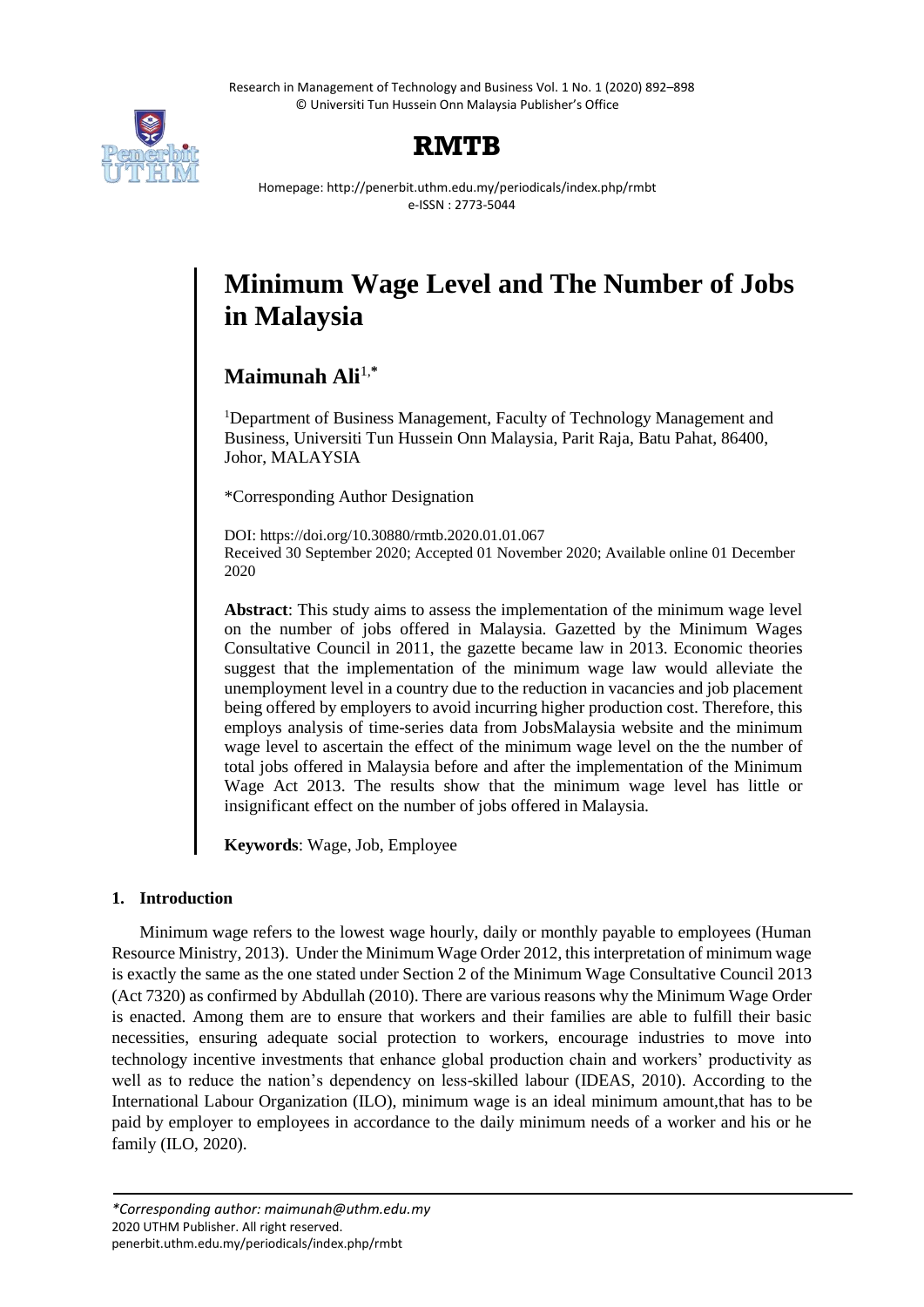# 1.1 Research Background

Malaysia has enacted the Minimum Wage Act starting 1 January 2013. According to this Act, the minimum level paid to employees should be at RM900 per month (RM4.33 per hour) for the Peninsular of Malaysia, while the rate for Sabah, Sarawak and the Federal State of Labuan is at RM800 per month. The rate applies to all local and foreign labours except for domestic help and gardener. The aim of the Minimum Wage Act (2013) is to ensure that the basic needs of workers and their families are fulfilled, to protect them from exploitation and to encourage firms to explore into a higher value chain investment and productivity, through technology incentive expedition (Ministry of Human Resource, 2013). However, the Malaysian government has increased the minimum wage for major towns under 56 city and municipality councils. The minimum wage rate experiences further changes with the recent being The [Minimum Wages Order 2020](http://www.federalgazette.agc.gov.my/outputp/pua_20200110_P.U.%20(A)%205.pdf) ('2020 Order') that was gazetted on 10 January 2020 and came into operation on 1 February 2020. When the 2020 Order comes into force, two different sets of minimum wage rates will apply in Malaysia.

For an employee whose place of employment is in any of the 16 City Council areas or the 40 Municipal Council areas specified in the Schedule to the 2020 Order, the minimum wage rates are as in Table 1.

| Minimum wage rates |                                  |         |         |        |  |
|--------------------|----------------------------------|---------|---------|--------|--|
| Monthly            | Daily                            |         |         | Hourly |  |
|                    | Number of working days in a week |         |         |        |  |
|                    |                                  |         |         |        |  |
| RM1,200.00         | RM46.15                          | RM55.38 | RM69.23 | RM5.77 |  |

**Table 1: Minimum wage rate at 16 Councils Areas or 40 Municipal Council Areas**

For an employee whose place of employment in Malaysia is in any area other than the City Council areas or Municipal Council areas specified in the Schedule to the 2020 Order, the minimum wage rates are as in Table 2.

|  | Table 2: Minimum wage rate in any area other than City Council or Municipal Council |  |  |  |
|--|-------------------------------------------------------------------------------------|--|--|--|
|  |                                                                                     |  |  |  |

| Minimum wage rates |                                  |         |         |        |  |
|--------------------|----------------------------------|---------|---------|--------|--|
|                    |                                  | Hourly  |         |        |  |
| Monthly            | Number of working days in a week |         |         |        |  |
|                    |                                  |         |         |        |  |
| RM1,100.00         | RM42.31                          | RM50.77 | RM63.46 | RM5.29 |  |

. The new wage hike came into force on February 1, 2020. The minimum wage is now RM1,200 (US\$283) per month, an increase of 100 ringgits (US\$23) from 2019. The increase in the minimum monthly wage under the 2020 Order to RM1,200 per month in major cities in Malaysia was announced during the 2020 Malaysian Budget. In addition, the 2020 Order increases the minimum monthly wage for the other parts of the country by RM50 to RM1,100 (The Star, 2020).

## 1.2 Problem Statements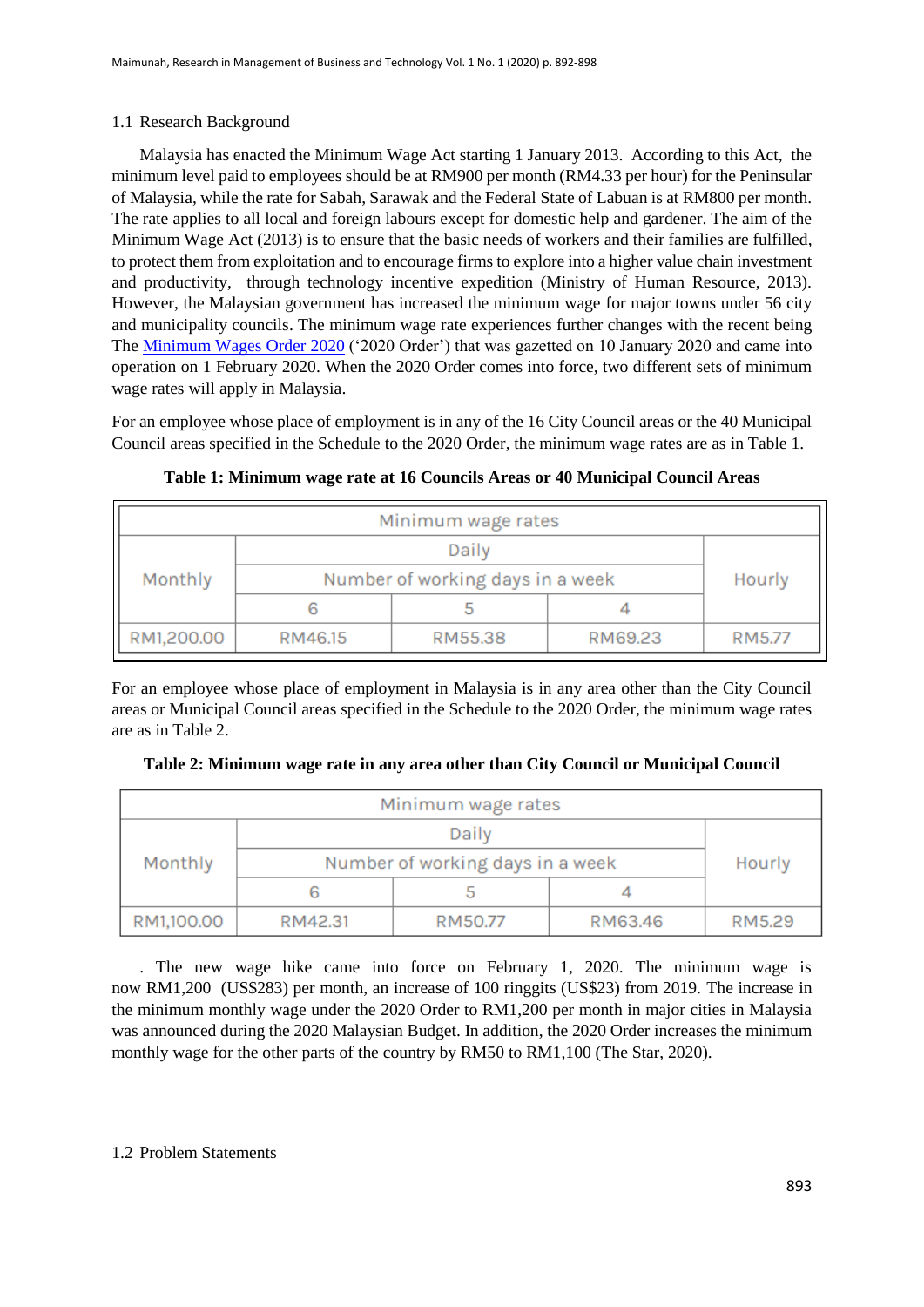Although the increase in minimum wage rates seeks to assist workers to cope with the high cost of living in Malaysia, the increase may also drive up the cost of production and indirectly result in an increase in the cost of living and reduce the attractiveness of the country to foreign investors. The rationale for the different wage rates based on the locality of the place of employment is to account for the difference in cost of living between the localities set out in the Schedule to the 2020 Order and the other locations in Malaysia. The adoption of different minimum wage rates based on the place of employment of an employee may have an anomalous effect on an employer who has places of business within and outside the localities set out in the Schedule to the 2020 Order. For example, if an employer has a manufacturing facility located within one of the localities set out in the Schedule to the 2020 Order, and another located outside those localities, the employer will be required to apply different minimum wage rates to its employees who carry out the same job functions merely by reason that they are employed at different localities.

Opponents of the minimum wage law assert that the act of fixing the amount to which workers are paid would cause businesses to shut down, restrict employment and that it could drive away capital since fixing the amount paid to workers caused firm's production cost to increase (Webb, 1912). According to Neoclassical Theory, firm will respond to a rise in minimum wage in two ways. First, it will cut employment and the number of jobs offered in the labour market while secondly, firm will substitute high-skilled labour for less-skilled workers whose wages have risen (Case, Fair, Oster, 2017). However, recent models have shown that minimum wages can lead firms to increase employment such as Flinn (2006) and Drazen (1986). In general, these models suggest that employment effects may dependon the group of workers affected and on the specifics of labour markets. Given the nature of theory ambiguities, empirical studies on the Malaysian data are taken to test and identify the consequences of the Minimum Wage Law on the Malaysian Labour Market.

#### 1.3 Research Questions

This paper addresses the following research question:

Does minimum wage rate affects the number of jobs offered in Malaysia?

#### 1.4 Research Objectives

To examine the effect of the minimum wage rate on the number of jobs offered in Malaysia.

#### 1.5 Significance of the Study

The minimum wage enacted in 2013 is one of the tool used to enhance workers welfare in Malaysia. The Workers Act 1955 that was in force previously seems to side with employers in terms of wages and welfare of workers (Sabri, 2015). The implementation of the minimum wage rate has the potential to reduce poverty among workers by increasing their purchasing power through the increase in income level. According to the ILO, the minimum wage rate could also be used as an anti-poverty tool in over 1,00 countries especially among women and child labours by increasing the salary above their current income. Furthermore, minimum wage rate is to aid the lower income earners especially those with lower skills and educational level (IDEAS, 2010). Results from this study could also influence the government policy on further legalising minimum wage rate on different types of labour market and on different segments of the job markets in Malaysia.

#### 1.6 Scope of the Study

This study focuses on the number of jobs in Malaysia prior and post implementation of the Minimum Wage Act 2013. Thus, a time series data on the number of jobs from 2010 – 2018 are analysed using descriptive statistics.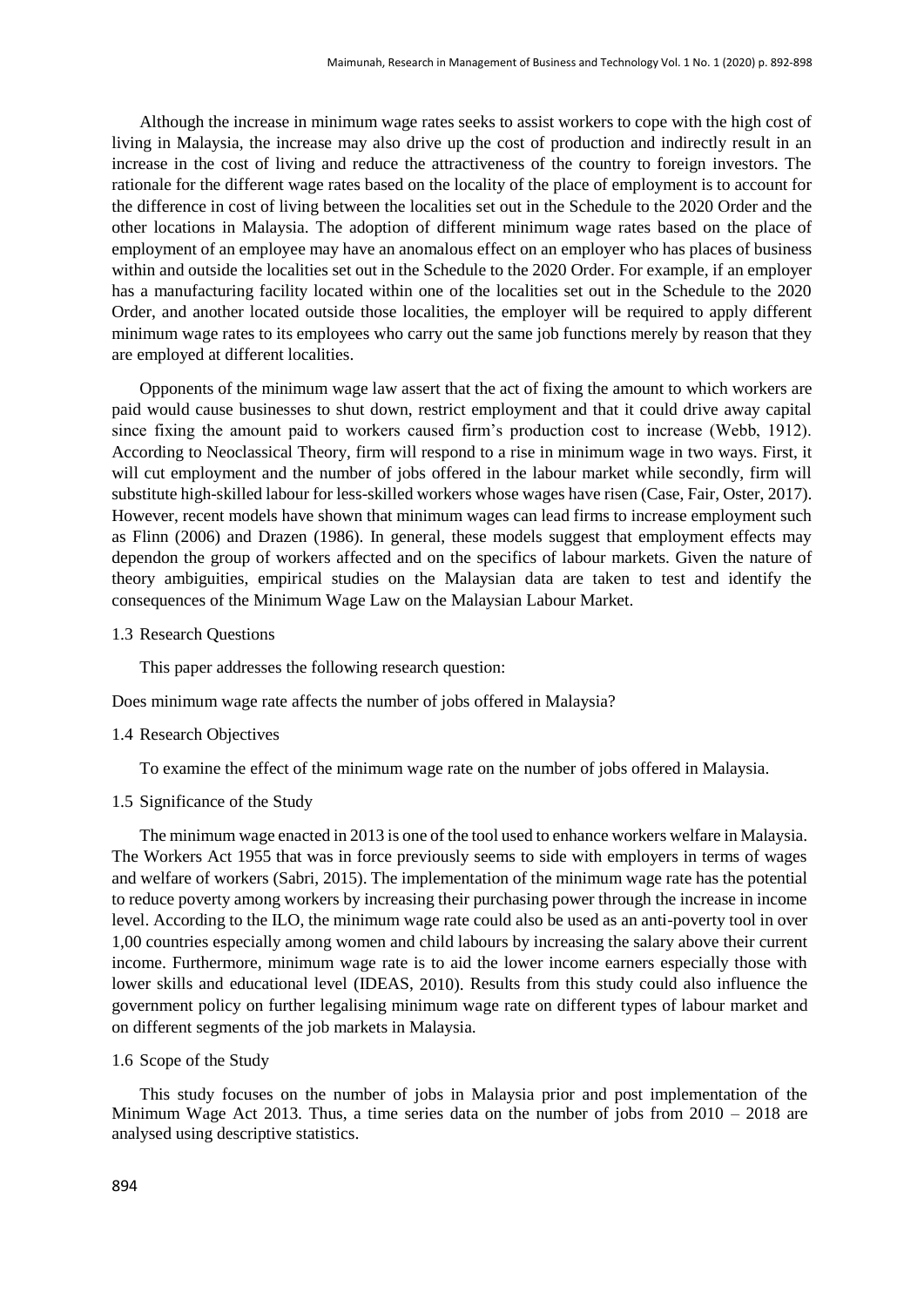#### **2. Literature Review**

Chand (2016) asserted that the theory of wage can be classified as the wage fund theory, the living allowance theory and extra value salary theory. The wage fund theory was introduced by Adam Smith (1723 – 1790), based on the assumption that the wage paid to the workers comes from a pool of fixed wealth fund of the employer. Furthermore, he claimed the wage fund existed from saving where the demand for labour and wage is depended on the size of the wage fund available. Thus, the bigger the size of the wage fund, the higher would be the salary of the worker and vice versa (Case *et al.*, 2017). Ricardo (1823) on the other hand, concluded that the living allowance theory defined that workers are paid to enable them to create and sustain competition without disrupting the status quo. The basic assumption used is should the workers are paid more than the cost of living, the number of workers will increase and it will alleviate the wage level similar to the level of living cost. Vice versa, should the workers are paid less than the cost of living, the number of workers will drop, famine, disease and malnutrition will spread. Therefore, Ricardo (1823) concluded that the wage rate should always increase in accordance to the cost of living. This cost of living wage is also known as the minimum wage. Marx (1883) argued that the added value theory is based on the assumption that labour has a similar price as salary. He further asserted that payment of wage in accordance to the cost of living is an advantage to the firm since the excess wealth will go to the owner instead.

The demand for labour is a derived demand since labour is a factor of production. The derived demand for factor is a production decision of firms. The decision to determine the quantity of factor used in a production operation relies on factor's price. One important criterion used is the effect of the additional factor cost on the additional output, known as Marginal Product Theory. The theory of marginal product calculated the value of the firm should it increase output by adding one or more factor to the current production. Therefore, the firm decision to hire additional worker should be based on the comparison between the marginal product of labour and the marginal cost of hiring worker (Parkin, 2018). According to the neo-classical theory, changes in the demand for labour depend on three factors; the firm's production price, the price of other factors of production and technology. The firm's output price affects the firm's demand for labour through the value of marginal product. The higher the firm's product price, the higher the value of marginal product. Thus, the demand for labour will also increase as firm's increase their production to meet supply. The price of other factors of production contribute to the changes in the demand for labour through factor substitution effect. Should the price of other factors increase, firm will substitute other factors with labour in the long-run in accordance to the economies of scale. From the view point of technology, the introduction of new technology reduces the demand for labour. Technology increases productivity by increasing output using the same amount of labour or production moves from labour-incentive to capital-incentive.

#### **3. Research Methodology**

The research used quantitative method where numerical data are employed to study the effect of minimum wage rate on the number of jobs offered in Malaysia. The data on minimum wage rate is taken from the website of the Human Resources Ministry while data on number of jobs offered are taken from the portal of JobsMalaysia.com.

#### 3.1 Research Design

This study is a comparative research design to study the effect of minimum wage rate on the number of jobs offered in Malaysia. It is a quantitative study involving secondary data from official reports and websites of government agencies.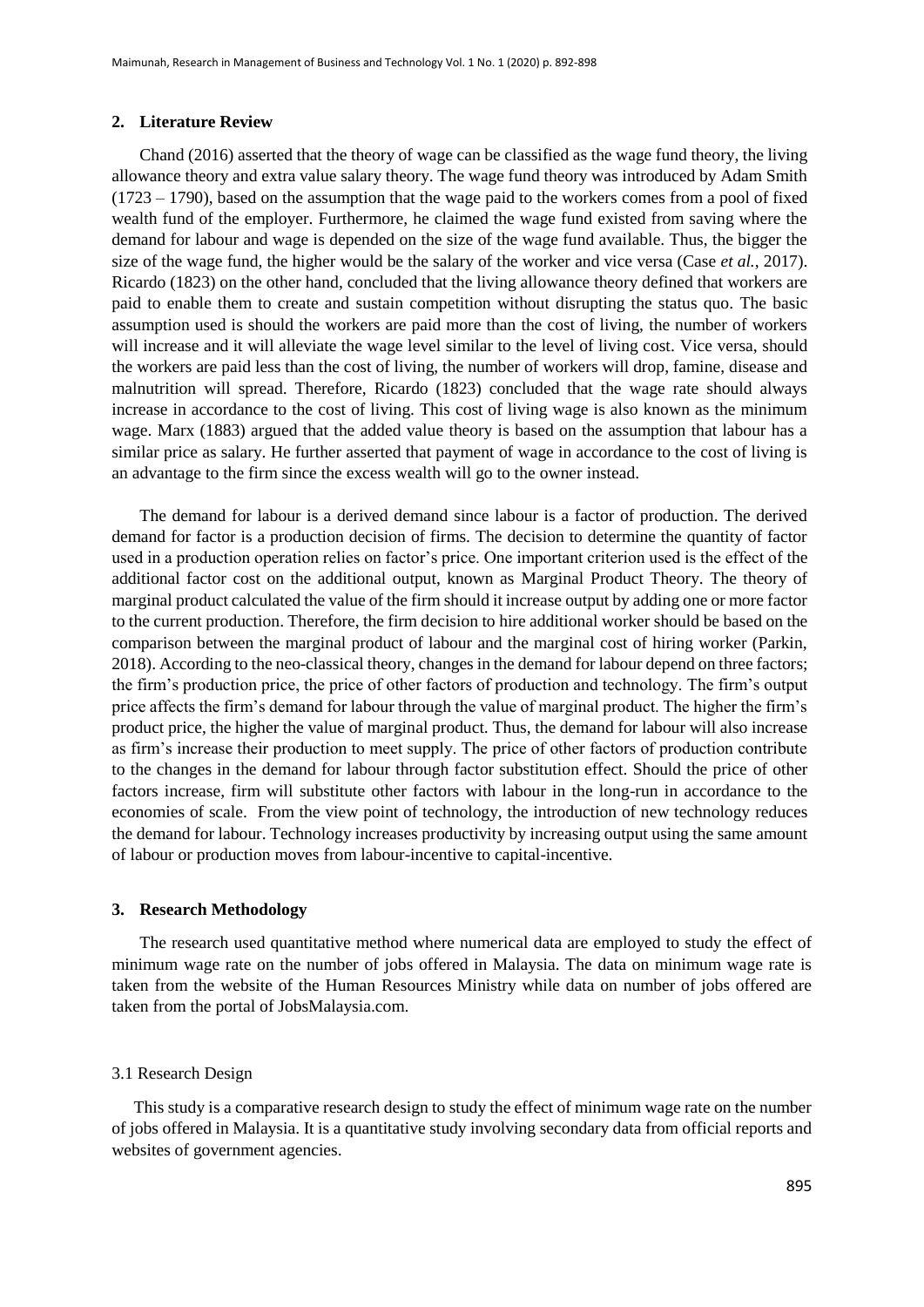#### 3.2 Data Collection

Data are secondary based on reports and websites of government agencies in Malaysia. The types of data taken no of jobs offered in Malaysia that are broken down into nine groups of jobs according to MASCOm (2008). They are managers, professional, technician and allied professional, clerical worker, services and sales worker, agriculture skill worker, forestry and fishery, skilled crafts, machine operator and installation and basic work. These types of jobs are then further divided into skilled, semi-skilled and less-skilled.

#### 3.3 Data Analysis

The empirical study used descriptive and inferential statistics to analyse the effect of minimum wage rate on the number of jobs offered in Malaysia. Apart from using frequencies, percentage and mode, the use of comparative analysis such as the chi-square test is used to analyse the before and after data, given the non-normality test result.

#### **4. Data Analysis and Results**

The data are arranged according to trend in the number of jobs offered in Malaysia from  $2010 -$ 2018 according to the sates in Malaysia.

#### 4.1 Number of Jobs Offered

Figure 1 shows the trend of jobs offered in percentage according to the states in Malaysia from  $2012 - 2014.$ 



**Figure.1: Number of jobs offered according to states (source: DOSM, 2018)**

According to Figure 1, jobs offered in percentage from 2012 – 2014 according to states in Malaysia. Areas that experience the highest changes in the number of jobs offered are Selangor and the Federal Territory Kuala Lumpur. In Selangor, there is a 0.21% increase between 2012 – 2014 totalling up to 225,000 jobs in the said period, while in Kuala Lumpur, there is an increase of 0.31% in the number of jobs offered between 2012 – 2014. Figure 2 on the other hand, showed the trend in the number of jobs offered from 2015 to 2017 according to the states in Malaysia.

896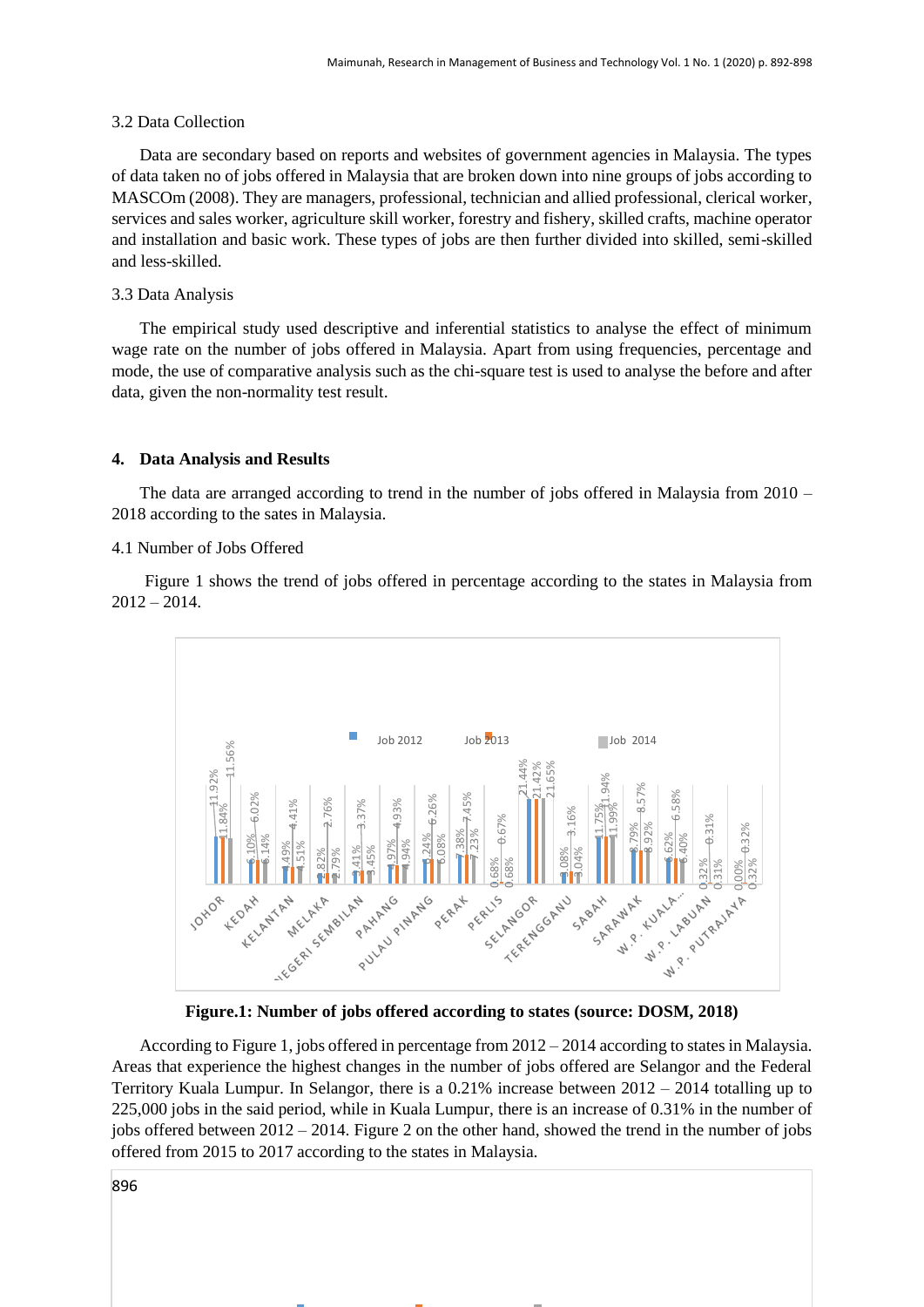

#### **Figure 2: Number of jobs offered according to states from 2015 – 2017 (source: DOSM, 2018)**

Figure 2 showed there seems to be a little reduction in the number of jobs offered. Majority of the states showed little dip in the number of jobs offered such as Johor, Kedah, Kelantan, Kuala Lumpur and Labuan. A comparative analysis on the number of jobs offered according to the period before and after the implementation of the minimum wage rate was conducted to show the effect of the implementation of minimum wage law in Malaysia using a chi-square test. The results are shown in Table 3.

| Chi-square                   | Value      | Df | P value $(2\text{-sided})$ |
|------------------------------|------------|----|----------------------------|
| Pearson Chi-Square           | $16.000^a$ | 15 | .382                       |
| Likelihood Ratio             | 15.442     | 15 | .420                       |
| Linear-by-Linear Association | .067       |    | .796                       |
| N of Valid Cases             | 16         |    |                            |

**Table 3: Results of chi square analysis**

H1: There is a significant change in the number of jobs offered before and after the minimum wage rate implementation.

The chi square result shows a p value  $> 0.005$ , thus the null hypothesis is accepted. There is no significant change in the number of jobs offered in Malaysia before and after the implementation of the minimum wage rate.

#### **5. Discussion and Conclusion**

Our finding showed that the implementation of the minimum wage rate does not significantly changes the number of jobs offered in Malaysia from 2012 – 2017. This is supported by Parkinson *et al.* (1992) that stated higher salary will not only encourage labour to enter into market, but will also reduced job turnover that will in turn increases the cost of production should workers are replaced frequently. Job satisfaction that comes from higher salary could increase labour productivity that lead to higher profits